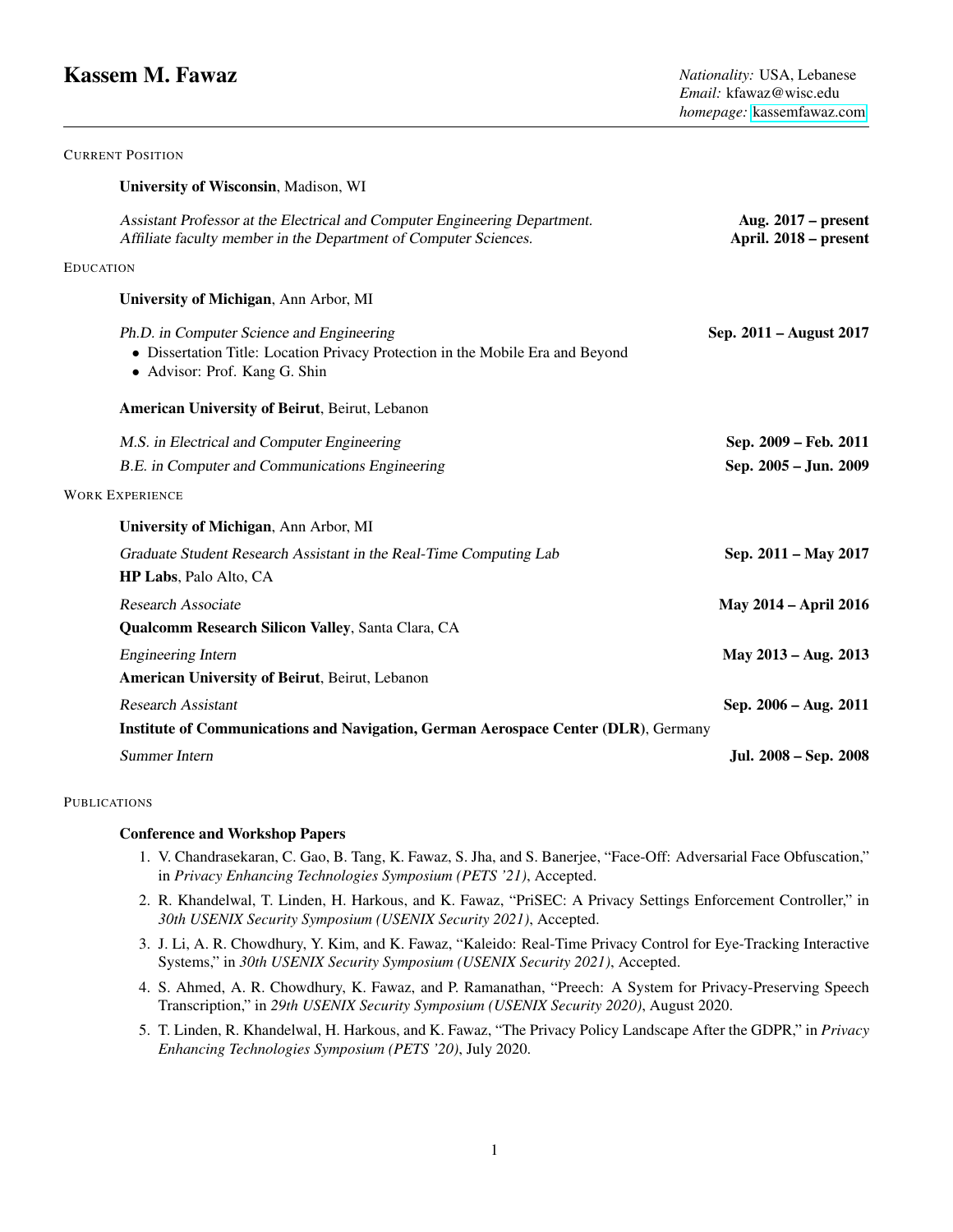- 6. J. Li, K. Fawaz, and Y. Kim, "Velody: Nonlinear Vibration Challenge-Response for Resilient User Authentication," in *26th ACM Conference on Computer and Communications Security (CCS '19)*, London, United Kingdom, November 2019.
- 7. C. Gao, K. Fawaz, S. Sur, and S. Banerjee, "Practical Privacy Protection for Audio Sensing Against Multi-Microphone Adversaries," in *Privacy Enhancing Technologies Symposium (PETS '19)*, Stockholm, Sweden, July 2019.
- 8. H. Harkous, K. Fawaz, R. Lebert, F. Schaub, K.G. Shin and K. Aberer, "Polisis: Automated Analysis and Presentation of Privacy Policies Using Deep Learning," *27th USENIX Security Symposium (USENIX Security 2018)*, Baltimore, MD, USA, August 2018.
- 9. C. Gao, V. Chandrasekaran, K. Fawaz and S. Benerjee, "Traversing the Quagmire that is Privacy in your Smart Home," *the 2018 Workshop on IoT Security and Privacy (IoT S&P 18)*, Budapest, Hungary, August 2018.
- 10. H. Feng\*, K Fawaz\* and K.G. Shin (\* co-primary authors), "Continuous Authentication for Voice Assistants," *23rd Annual International Conference on Mobile Computing and Networking (ACM MobiCom 2017)*, Snowbird, UT, USA, October 2017.
- 11. K.C. Garikipati, K. Fawaz, and K.G. Shin, "RT-OPEX: Flexible Scheduling for Cloud-RAN processing," *12th International Conference on emerging Networking EXperiments and Technologies (ACM CoNext 2016)*, Irvine, CA, USA, December 2016.
- 12. K. Fawaz, K.H. Kim, and K.G. Shin, "Protecting Privacy of BLE Device Users," *25th USENIX Security Symposium (USENIX Security 2016)*, Austin, TX, USA, August 2016.
- 13. K. Fawaz, K.H. Kim, and K.G. Shin, "Privacy vs. Reward in Indoor Location-Based Services," *16th Privacy Enhancing Technologies Symposium (PETS 2016)*, Dramstadt, Germany, July 2016.
- 14. H. Harkous, K. Fawaz, K.G. Shin, and K. Aberer "PriBots: Conversational Privacy with Chatbots," *SOUPS 2016 Workshop on the Future of Privacy Indicators*, Denver, CO, USA, June 2016.
- 15. K. Fawaz, H. Feng and K.G. Shin, "Anatomization and User-Level Prevention of Mobile Apps' Location Privacy Threats," in *24th USENIX Security Symposium (USENIX Security 2015)*, Washington D.C., USA, August 2015.
- 16. H. Feng, K. Fawaz and K.G. Shin, "LinkDroid: Reducing Unregulated Aggregation of App Usage Behaviors," in *24th USENIX Security Symposium (USENIX Security 2015)*, Washington D.C., USA, August 2015.
- 17. K. Fawaz and K.G. Shin, "Location Privacy for Smartphone Users," in *21st ACM Conference on Computer and Communications Security (CCS '14)*, Arizona, USA, November 2014.
- 18. K. Fawaz and H. Artail, "A Two-layer Cache Replication Scheme for Dense Mobile Ad hoc Networks," in *IEEE Globecom 2012*, California, USA, December 2012.
- 19. K. Fawaz, N. Abbani, and H. Artail, "A Privacy-Preserving Cache Management System for MANETs," in *19th International Conference on Telecommunications (ICT 2012)*, Jounieh, Lebanon, April 2012.
- 20. M. Dabbagh, A. Ghandour, K. Fawaz, W. El Hajj, and H. Hajj, "Slow Port Scanning Detection," in *7th International Conference on Information Assurance and Security (IAS 2011)*, Melaka, Malaysia, December 2011.
- 21. A. Ghandour, K. Fawaz, and H. Artail, "Fuzzy Cognitive Vehicular Ad hoc Networks," in *IEEE 7th International Conference on Wireless and Mobile Computing, Networking and Communications (WiMob 2011)*, Shanghai, China, October 2011.
- 22. A. Ghandour, K. Fawaz, H. Artail, and R. Hamadeh, "Extending the DSRC's Control Channel using Cognitive Networking Concepts and Fuzzy Logic," in *22nd IEEE International Symposium on Personal, Indoor and Mobile Radio Communications (PIMRC 2011)*, Toronto, Canada, September 2011.
- 23. A. Ghandour, K. Fawaz, and H. Artail, "Data Delivery Guarantees in Congested Vehicular Ad hoc Networks Using Cognitive Networks," in *The 7th International Wireless Communications and Mobile Computing Conference (IWCMC 2011)*, Istanbul, Turkey, July 2011.
- 24. K. Fawaz, A. Ghandour, M. Olliek, and H. Artail, "Improving Reliability of Safety Applications in Vehicle Ad hoc Networks through the Implementation of a Cognitive Network," in *IEEE 17th International Conference on Telecommunications (ICT 2010)*, Doha, Qatar, April 2010.
- 25. A. Ghandour, K. Fawaz, A. Chehab and A. Kayssi, "Wavelet Transform-Based Transient Current Analysis for Detection of Gate-oxide Shorts in CMOS," in *4th IEEE International Design and Test Workshop (IDT 2009)*, Riyadh, Saudi Arabia, Nov. 2009.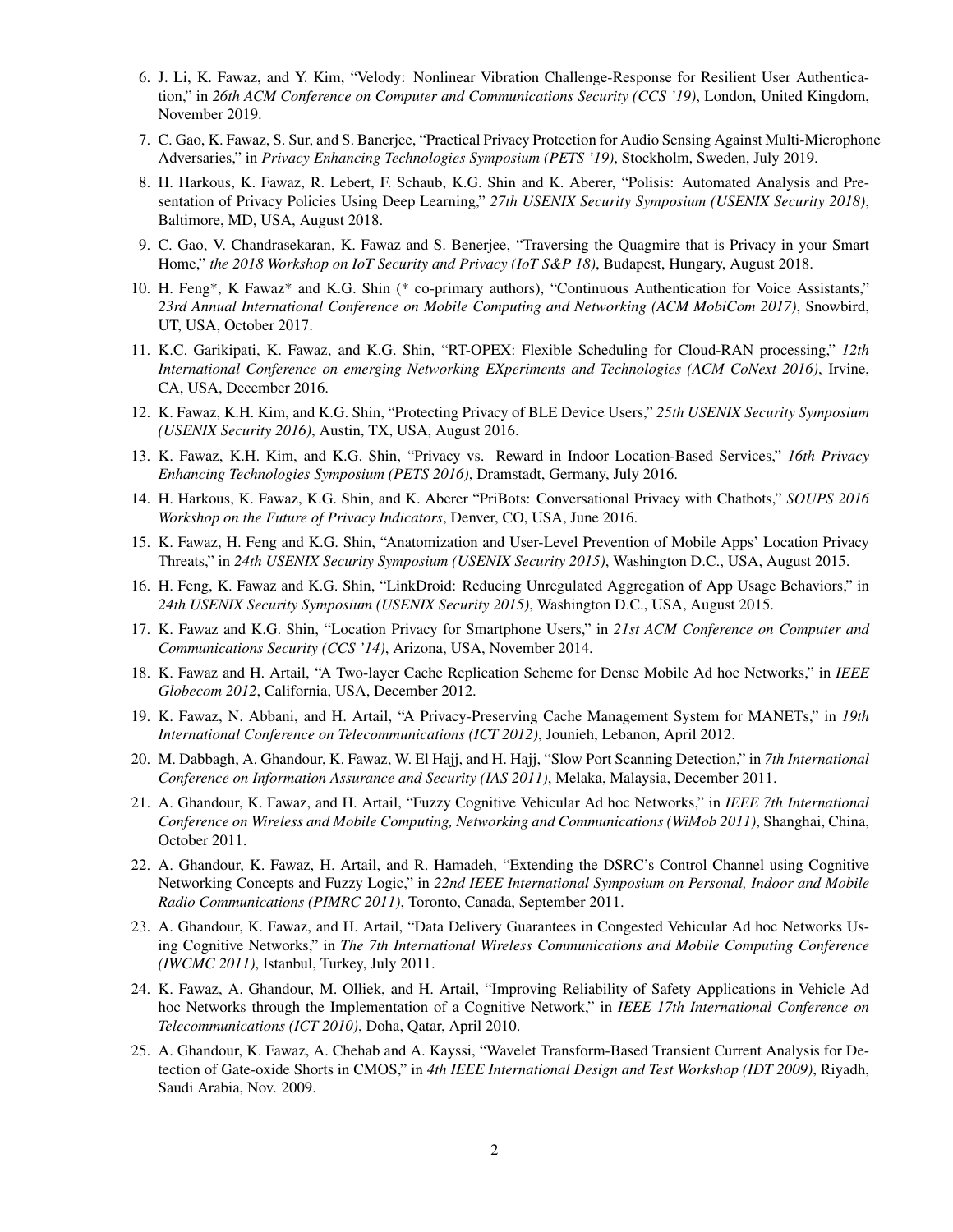- 26. W. Wang, T. Jost, C. Mensing, A. Dammann, and K. Fawaz, "Indoor Propagation Effects on ToA Error for Joint GNSS and Terrestrial Radio Based Localization," in *69th IEEE Vehicular Technology Conference (VTC 2009 - Spring)*, Barcelona, Spain, April 2009.
- 27. H. Artail, M. Safieddine, T. Safar, M. El-Khatib, T. Ibrahim, and K. Fawaz, "Dynamic Simulations of VANET Scenarios," in *International Conference on Wireless Access in Vehicular Environments (WAVE 2008)*, Dearborn, MI., December 2008.
- 28. H. Artail, J. El-Hage, R. Aouad, K. Fawaz, "ASKME: Adaptive and Self-evolving Knowledge-base for Mobile Environments," in *6th International Conference on Informatics and Systems*, Cairo, Egypt, March 2008.

#### Journal and Magazine Papers

- 1. K. Fawaz, K.G. Shin, "Security and Privacy in Internet of Things," *IEEE Computer Magazine*, vol. 52, issue 4, pp. 40-49, May 2019.
- 2. H. Feng, K. Fawaz, K.G. Shin , "Wearable Technology Brings Security Alexa and Siri," *GetMobile: Mobile Computing and Communications*, vol. 21, issue 1, pp. 35-38, May 2018.
- 3. R. Naja, N. Mouawad, A. Ghandour, and K. Fawaz, "Speed Trap Optimal Patrolling: STOP Playing Stackelberg Security Games", *Springer Wireless Personal Communications*, Springer Wireless Personal Communications, vol. 98, issue 4, pp. 3563-3582, February 2018.
- 4. K. Fawaz, A. Artail, R. Al-Khansa, H. Artail, and H. Safa, "Replication Enabled Distributed Cache Invalidation Method," *Wireless Communications and Mobile Computing*, vol. 15, issue 13, pp. 1711-1728, September 2015.
- 5. K. Fawaz, F. Zaraket, W. Masri, and H. Harkous, "PBCOV: A Property Based Coverage Criterion," *Software Quality Journal*, vol. 23, issue 1, pp. 171-202, March 2015.
- 6. A. Ghandour, K. Fawaz, H. Artail, M. Di Felice and L. Bononi, "Improving Vehicular Safety Message Delivery through the Implementation of a Cognitive Vehicular Network," *Elsevier Ad Hoc Networks*, vol. 11, no. 8, pp. 2408-2422, November 2013.
- 7. K. Fawaz, and H. Artail, "DCIM: Distributed Cache Invalidation Method for Maintaining Cache Consistency in Wireless Mobile Networks," in *IEEE Transactions on Mobile Computing*, vol. 12, no. 4, pp. 680-693, April 2013.
- 8. H. Artail, K. Fawaz, and A. Ghandour, "A Proxy-Based Architecture for Dynamic Discovery and Invocation of Web Services from Mobile Devices," in *IEEE Transactions on Service Computing*, vol. 5, no. 1, pp. 99-115, March 2012.
- 9. H. Artail, R. Antoun, and K. Fawaz, "CRUST: Implementation of Clustering and Routing Functions for Mobile Ad hoc Networks Using Reactive Tuple Spaces," *Ad Hoc Networks*, vol. 7, no. 6, pp. 1064 - 1081, August 2009.
- 10. H. Artail, and K. Fawaz, "A Fast HTML Web Page Change Detection Approach Based on Hashing and Reducing the Number of Similarity Computations," *Data and Knowledge Engineering*, vol. 66, no. 2, pp. 326-337, August 2008.

#### **PATENTS**

#### **Granted**

- 1. US Patent 9686023, "Methods and systems of dynamically generating and using device-specific and device-statespecific classifier models for the efficient classification of mobile device behaviors", V. Sridhara, R. Gupta, K. Fawaz, Jun. 20, 2017.
- 2. US Patent 9684870, "Methods and Systems of Using Boosted Decision Stumps and Joint Feature Selection and Culling Algorithms for the Efficient Classification of Mobile Device Behaviors", K. Fawaz, V. Sridhara, R. Gupta, Jun. 20, 2017.
- 3. US Patent 9323929, "Pre-identifying Probable Malicious Rootkit Behavior Using Behavioral Contracts", D. Fiala, M. Christodorescu, V. Sridhara, R. Gupta, K. Fawaz, Apr. 26, 2016.
- 4. US Patent 9147072, "Method and System for Performing Behavioral Analysis Operations in a Mobile Device based on Application State", K. Fawaz, V. Sridhara, R. Gupta, M. Christodorescu, Sep. 29, 2015.

#### Pending (public)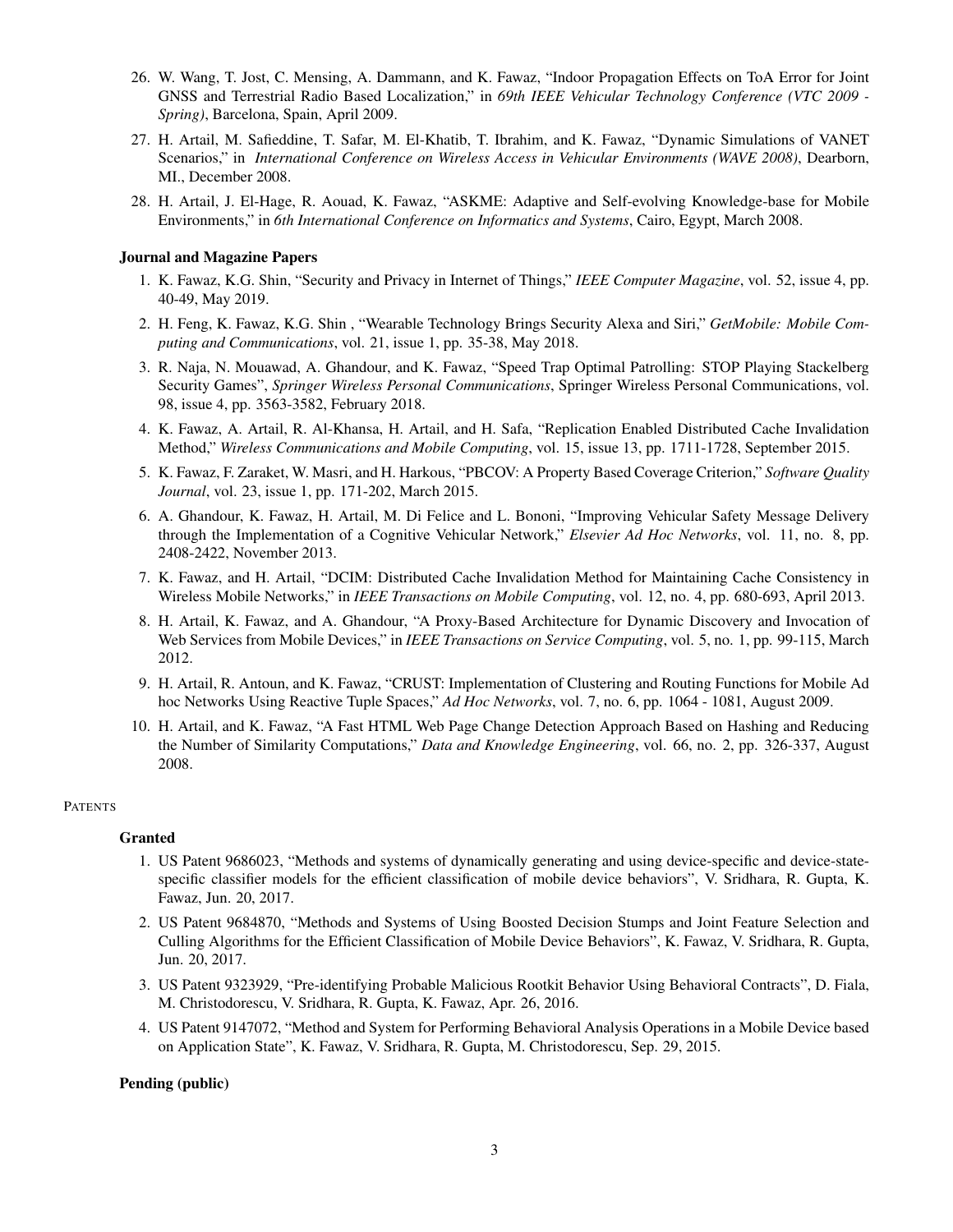- 1. US Patent App US20180068671A1, "System and method for authenticating voice commands for a voice assistant", K. Fawaz, H. Feng, K.G. Shin, March. 8, 2018.
- 2. WO Patent App WO2017146727A1, "Device privacy protection", K. Fawaz, K. Kim, Aug. 31, 2017.
- 3. WO Patent App WO2016122499A1, "Controlling the release of personal information", K. Fawaz, K. Kim, Aug. 4, 2016.
- 4. US Patent App 14/826,430, "Using Normalized Confidence Values For Classifying Mobile Device Behaviors", K. Fawaz, V. Sridhara, R. Gupta, Y. Chen, Aug. 14, 2015.

INVITED TALKS

- AI and the changing landscape of privacy notice and choice, Ohio State University, October 2018.
- AI and the changing landscape of privacy notice and choice, University of South Carolina, October 2020.
- Polisis: Automated Analysis and Presentation of Privacy Policies Using Deep Learning, The Federal Trade Commission, Washington, D.C., June 2019.
- AI and the changing landscape of privacy notice and choice, COMSNETS 2019, Bengaluru, India, January 2019.
- AI and the changing landscape of privacy notice and choice, Global Cyber Security Initiative (GCSI), Chicago, November 2018.
- Location Privacy of Smartphone Users, Google (Mountain View), August 2014.

#### TEACHING EXPERIENCE

#### University of Wisconsin, Madison, WI Aug. 2017 – present

- Mobile Computing Laboratory (ECE 454), Fall 2020.
- Digital System Fundamentals (ECE 352), Spring 2019.
- Mobile Computing Laboratory (ECE 454), Fall 2019.
- Mobile Computing Laboratory (ECE 454), Spring 2019.
- Mobile and Wireless Networks (ECE 707), Fall 2018.
- Security and Privacy of Computers and Networks (ECE 901), Spring 2018.
- Mobile Computing Laboratory (ECE 454), Fall 2017.

## **SERVICE**

- Member of the Technical Program Committee of IEEE S&P 2021, USENIX Security 2021, PETS 2021, ESCORICS 2020, ACM MobiCom 2020, ACM MobiCom 2019, ACM CCS 2019, USENIX Security 2018.
- Serving on the Awards and Distinguished Lecture Series Committees of the ECE department in the University of Wisconsin.
- Served on the Graduate Curriculum and the Graduate Recruiting, Admissions and Fellowships Committees of the ECE department in the University of Wisconsin.
- Member of the Institute of Electric and Electronic Engineers (IEEE), IEEE Computer Society, IEEE Communications Society, USENIX Association, and the ACM.

#### CURRENT SUPPORT

- Kassem Fawaz (PI). AI-Powered Diagnostics and Generation of Android Permission Rationales. Google, 2021. Amount to be determined.
- Suman Banerjee (PI), Kassem Fawaz, Kangwook Lee, Mohit Gupta. MLWiNS: Supporting Distributed Machine Learning Applications for the Nomadic Edge. National Science Foundation, 2021. \$890,000.00.
- Kassem Fawaz (PI). CAREER: Presentation and Mitigation of Privacy Risks for Online Users. National Science Foundation, 2021. \$508,343.00.
- Somesh Jha (PI), Kassem Fawaz, Atul Prakash, and Nicolas Papernot. Enhancing ML Robustness Using Physical-World Constraints. Defense Advanced Research Projects Agency, 2020. \$2,700,000.00.
- Kassem Fawaz (PI), Soyoung Ahn, David Noyce, and Parmesh Ramanathan. Harnessing Mobile Ad Hoc Networks to Improve Vulnerable Road User Safety. Federal Highway Administration, 2018. \$924,000.